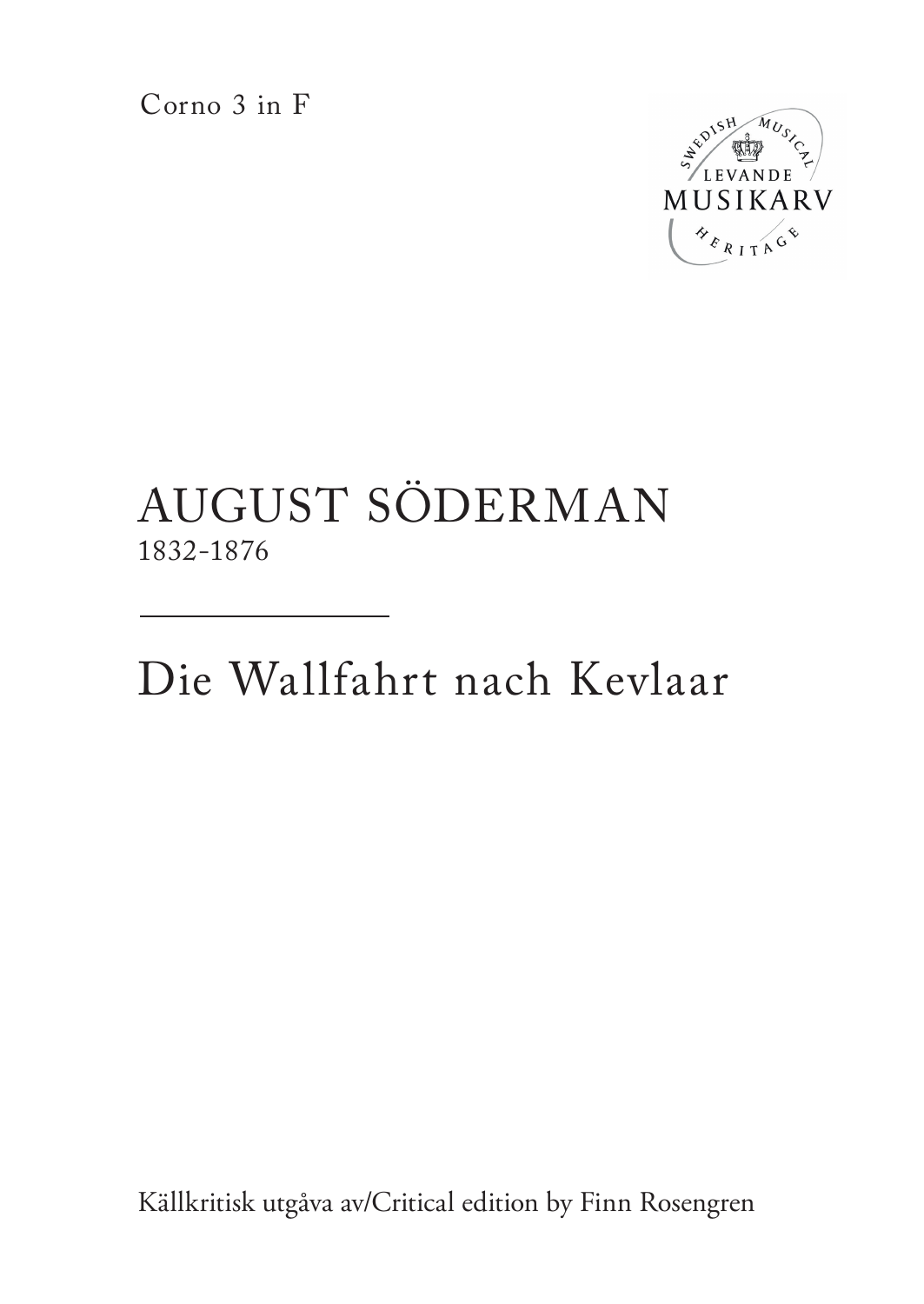## Die Wallfahrt nach Kevlaar

I



MUSIKARV  $\mathcal{N}_{\mathcal{E}_{R+1,0}}$ 

Swedish Musical Heritage, Kungl. Musikaliska akademien, Stockholm 2015. Public domain. www.levandemusikarv.se